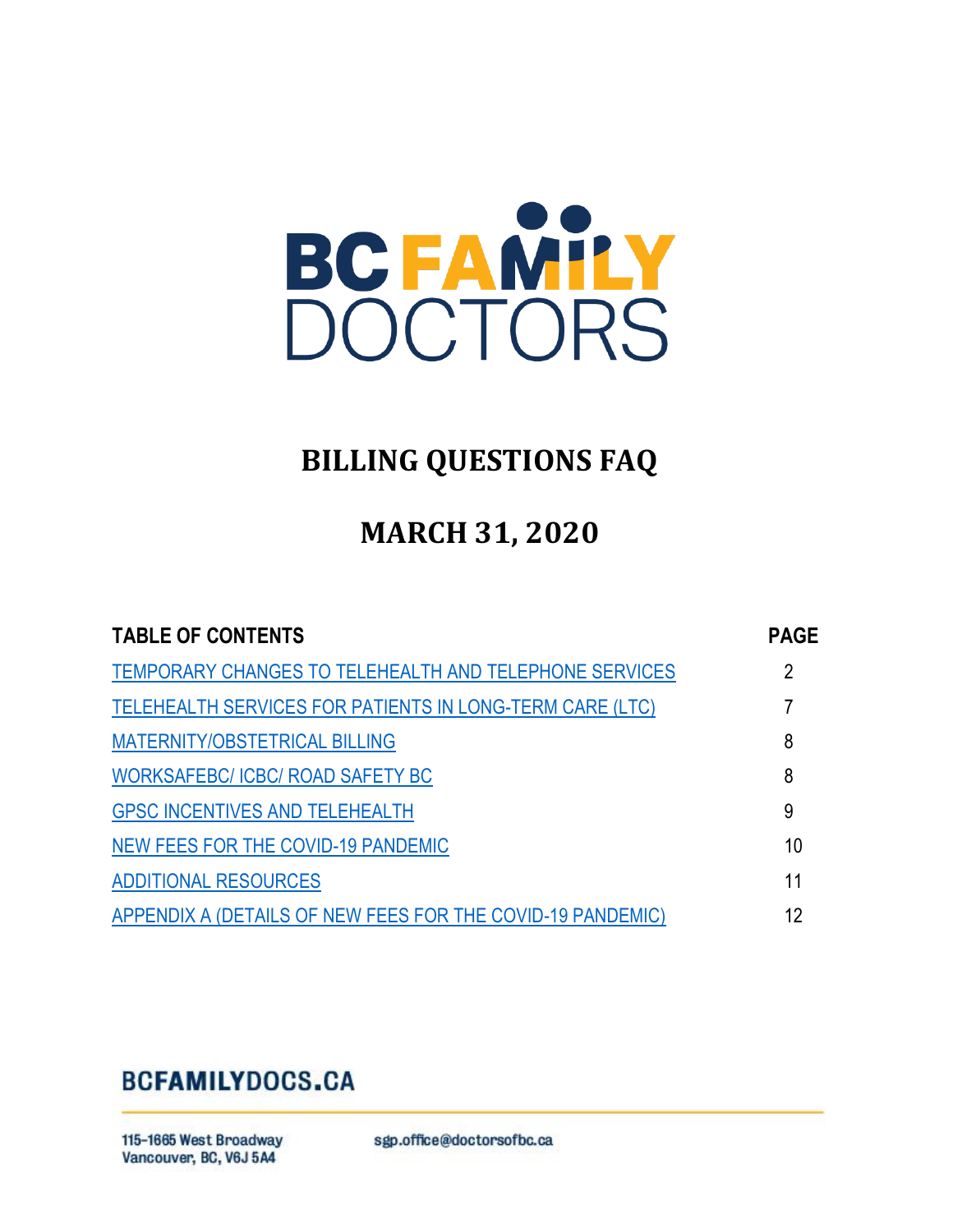

# <span id="page-1-0"></span>TEMPORARY CHANGES TO TELEHEALTH AND TELEPHONE SERVICES

Effective March 13, 2020 the Preamble definition of a Telehealth Service has been changed to include telephone calls: *"Telehealth Service" is defined as a medical practitioner delivered health service provided to a patient through the use of video technology or telephone."*

Use your professional medical judgement to determine what services can be provided by Telehealth, taking into account the expectations of regulated health professionals. These were outlined in the March 23, 2020 COVID-19 update from the Provincial Health Officer, sent to all physicians by the College of Physicians and Surgeons of BC.

In the Q+A below, references to Telehealth include services provided by video or phone.

#### **Q: DOES THIS CHANGE IN DEFINITION OF "TELEHEALTH SERVICE" APPLY ONLY TO COVID-19 RELATED SERVICES?**

**A:** No, the change applies to all services by family doctors that can be safely and appropriately provided by video or phone. If you provide a service related to COVID-19, please use diagnostic code **C19**.

#### **Q: EACH TELEHEALTH FEE FOR FAMILY DOCTORS HAS AN IN-OFFICE AND OUT-OF-OFFICE VERSION. WHAT IS THE DIFFERENCE?**

**A: Telehealth GP out-of-office services** [\(13017,](https://bcfamilydocs.ca/fee/telehealth-gp-out-of-office-visit/?highlight=13017) [13018\)](https://bcfamilydocs.ca/fee/telehealth-gp-out-of-office-individual-counselling/?highlight=13018) are only billable when the physician providing the service is physically located in a Health Authority approved facility.

Bill **Telehealth GP in-office services** [\(13037,](https://bcfamilydocs.ca/fee/telehealth-gp-in-office-visit/?highlight=13037) [13038\)](https://bcfamilydocs.ca/fee/telehealth-gp-in-office-individual-counselling-for-a-prolonged-visit-for-counselling/?highlight=13038) when providing the service from any other location, whether that be home, office, or other non-health authority site. [13037 a](https://bcfamilydocs.ca/fee/telehealth-gp-in-office-visit/?highlight=13037)n[d 13038 a](https://bcfamilydocs.ca/fee/telehealth-gp-in-office-individual-counselling-for-a-prolonged-visit-for-counselling/?highlight=13038)re the Telehealth fees that apply for most situations. Think of [13037 a](https://bcfamilydocs.ca/fee/telehealth-gp-in-office-visit/?highlight=13037)s the equivalent for an office visit [\(0100 series\)](https://bcfamilydocs.ca/fee/visit-in-office/?highlight=00100%200100), an[d 13038 a](https://bcfamilydocs.ca/fee/telehealth-gp-in-office-individual-counselling-for-a-prolonged-visit-for-counselling/?highlight=13038)s the equivalent for an office counselling visit [\(0120 series\)](https://bcfamilydocs.ca/fee/individual-counselling-in-office/?highlight=00120%200120).

View the main Telehealth visit fees for family doctors on our [website.](https://bcfamilydocs.ca/billing-for-virtual-care/) Members of BC Family Doctors can get further details in the Virtual Care section of our [Simplified Guide to Fees](https://bcfamilydocs.ca/fee-category/virtual-care/).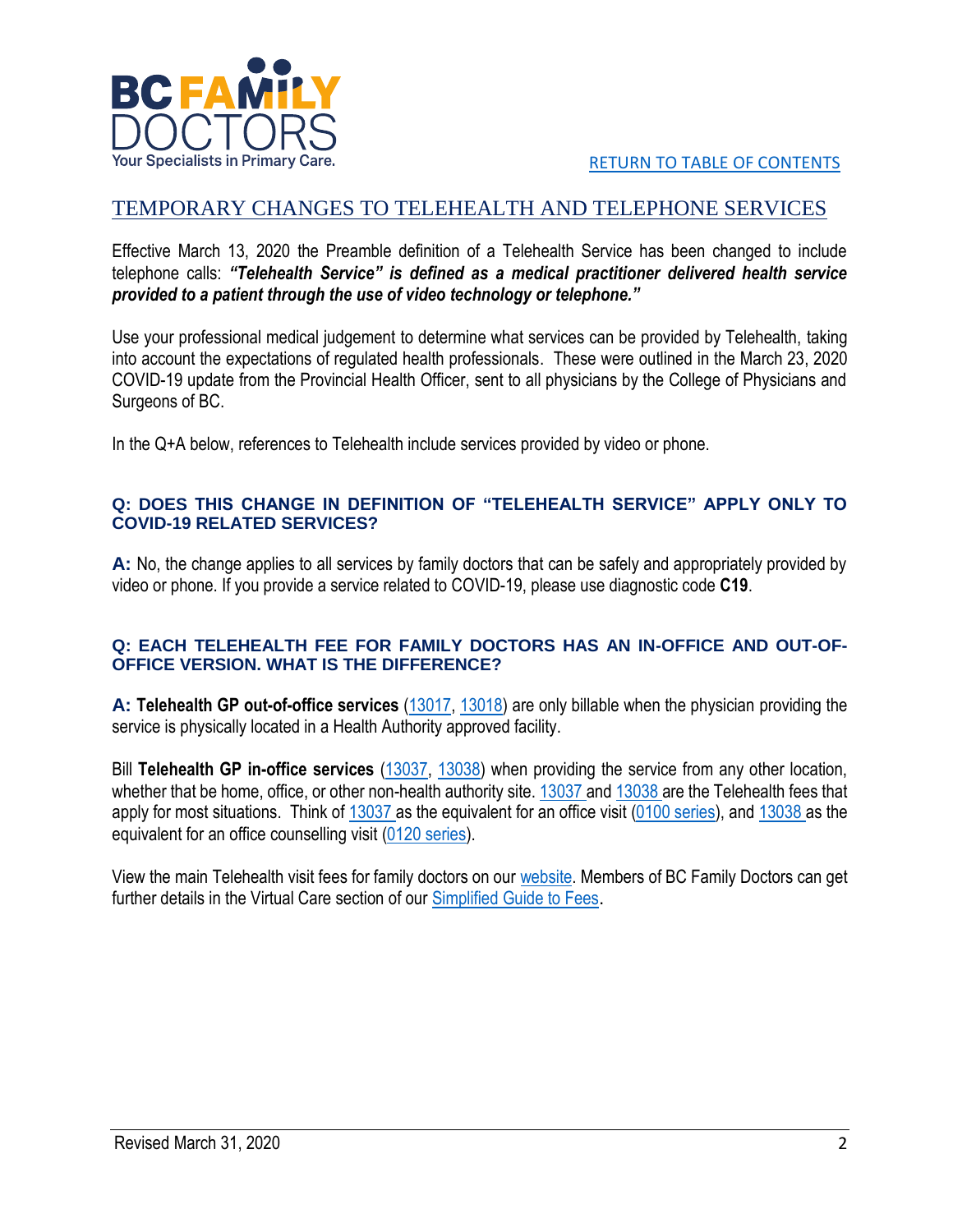

#### **Q: WHY DO THE TELEHEALTH FEES FOR FAMILY DOCTORS HAVE TWO VERSIONS: IN-OFFICE AND OUT-OF-OFFICE?**

**A:** When these fees were originally developed, the definition of a telehealth service included video only. At the time, available technology required community-based physicians to leave their office to go to a health authority site to access the Provincial Telehealth Network. With the advent of new video platforms (and now with expansion to telephone during the duration of the pandemic), this is rarely necessary except in some rural areas, where internet and cell service is sporadic.

#### **Q: MY CLINICAL OFFICE IS LOCATED IN THE LOCAL HOSPITAL. IS THIS A "HEALTH AUTHORITY APPROVED FACILITY" FOR THE PURPOSE OF BILLING THE GP TELEHEALTH OUT OF OFFICE SERVICE FEE CODES?**

**A:** Yes, a hospital is a health authority approved facility. However, the original intent of the fees (see question above) would suggest that you bill the in-office fees if your clinical office happens to be located in a hospital or health authority site. The current rules as written do allow you to bill either the in-office or out-of-office fees.

#### **Q: WHAT IF THERE IS NO TELEHEALTH CODE THAT CORRESPONDS TO THE SERVICE I PROVIDE?**

**A:** Non-procedural interventions provided by video or telephone where there is no Telehealth fee should be billed under the equivalent face-to-face fee with a claim note record stating the service was provided via Telehealth.

Remember, any visit that you would have billed as a [0100 series](https://bcfamilydocs.ca/fee/visit-in-office/?highlight=00100%200100) or [0120 series](https://bcfamilydocs.ca/fee/individual-counselling-in-office/?highlight=00120%200120) when provided in-person should be billed as [13037 o](https://bcfamilydocs.ca/fee/telehealth-gp-in-office-visit/?highlight=13037)r [13038 .](https://bcfamilydocs.ca/fee/telehealth-gp-in-office-individual-counselling-for-a-prolonged-visit-for-counselling/?highlight=13038) Some examples of non-procedural interventions provided by FPs for which there is no Telehealth fee code include prenatal visits [\(14091\)](https://bcfamilydocs.ca/fee/prenatal-visit-subsequent-examination/?highlight=14091); OAT assessment and management of induction and maintenance of OAT [\(13013,](https://bcfamilydocs.ca/fee/assessment-for-induction-of-opioid-agonist-treatment-oat-for-opioid-use-disorder/?highlight=13013) [13014,](https://bcfamilydocs.ca/fee/management-of-oat-induction-for-opioid-use-disorder/?highlight=13014) [00039\)](https://bcfamilydocs.ca/fee/methadone-or-buprenorphinenaloxone-treatment-only/?highlight=00039). Submission must include a claim note record stating the service was provided via Telehealth.

#### **Q: THE TELEHEALTH VISIT FEES DON'T HAVE AGE DIFFERENTIAL CODES. CAN I USE THE IN-PERSON AGE DIFFERENTIAL OFFICE VISIT CODES (0100 [SERIES](https://bcfamilydocs.ca/fee/visit-in-office/?highlight=00100%200100) AND [0120](https://bcfamilydocs.ca/fee/individual-counselling-in-office/?highlight=00120%200120)  [SERIES\)](https://bcfamilydocs.ca/fee/individual-counselling-in-office/?highlight=00120%200120) INSTEAD OF THE TELEHEALTH GP VISIT CODES?**

**A:** No, you must use the Telehealth visit codes [13037/](https://bcfamilydocs.ca/fee/telehealth-gp-in-office-visit/?highlight=13037)[13038](https://bcfamilydocs.ca/fee/telehealth-gp-in-office-individual-counselling-for-a-prolonged-visit-for-counselling/?highlight=13038) or [13017](https://bcfamilydocs.ca/fee/telehealth-gp-out-of-office-visit/?highlight=13017)[/13018.](https://bcfamilydocs.ca/fee/telehealth-gp-out-of-office-individual-counselling/?highlight=13018)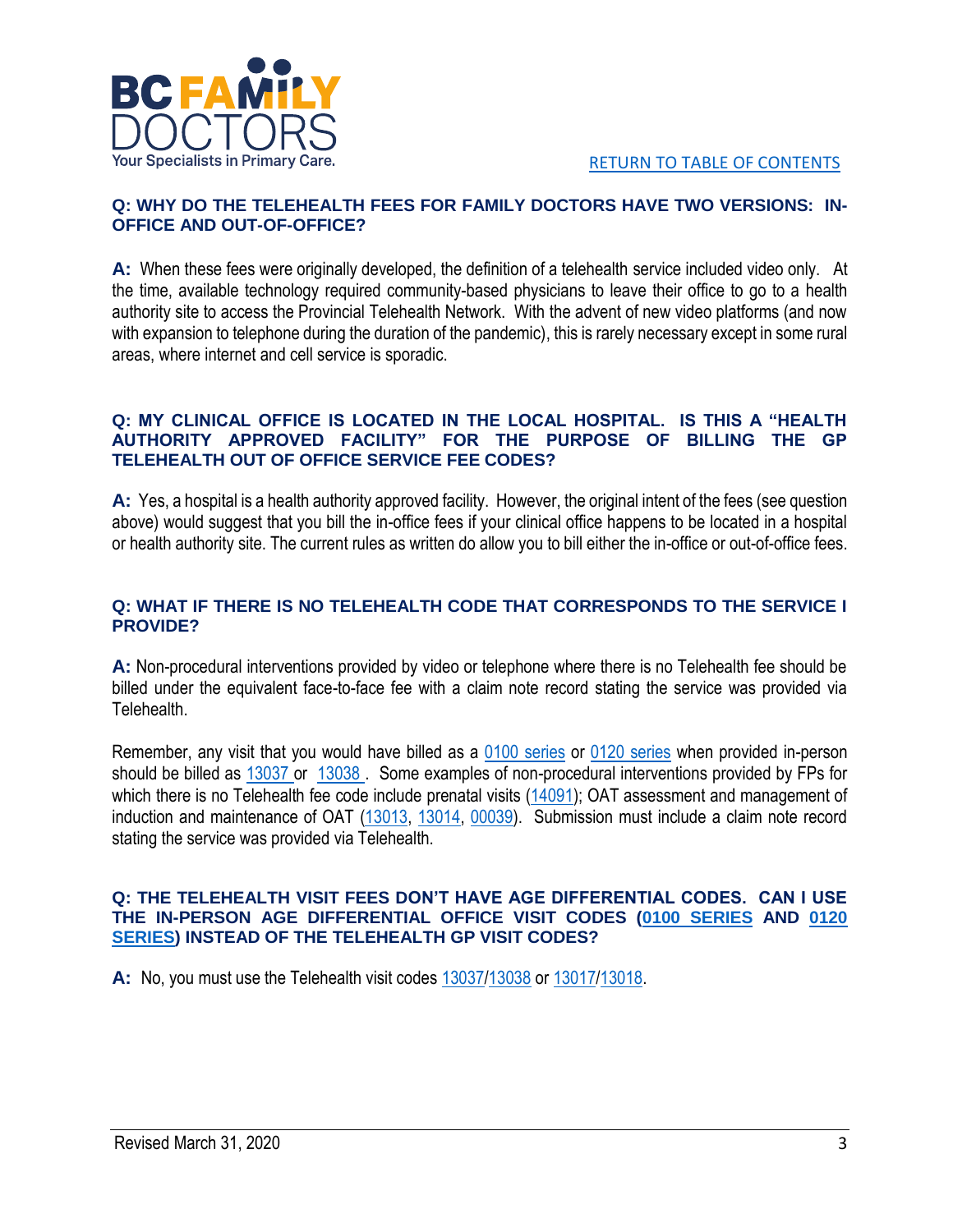

#### **Q: WHEN USING THE SPECIFIC TELEHEALTH FEE CODES [\(13037 A](https://bcfamilydocs.ca/fee/telehealth-gp-in-office-visit/?highlight=13037)ND [13038\)](https://bcfamilydocs.ca/fee/telehealth-gp-in-office-individual-counselling-for-a-prolonged-visit-for-counselling/?highlight=13038), DO I HAVE TO INCLUDE A CLAIM NOTE RECORD THAT THE SERVICE WAS PROVIDED BY TELEHEALTH?**

**A:** No, the fee code already tells MSP that the service was provided by Telehealth.

#### **Q: CAN I PROVIDE AND BILL A COMPLETE EXAMINATION [\(0101 SERIES\)](https://bcfamilydocs.ca/fee/complete-examination-in-office/?highlight=00101%200101) BY TELEHEALTH?**

**A:** No. This requires an in-person physical examination.

#### **Q: DO I HAVE TO SUBMIT START AND END TIMES WITH THE TELEHEALTH FEE CODES [\(13037 A](https://bcfamilydocs.ca/fee/telehealth-gp-in-office-visit/?highlight=13037)ND [13038\)](https://bcfamilydocs.ca/fee/telehealth-gp-in-office-individual-counselling-for-a-prolonged-visit-for-counselling/?highlight=13038)?**

**A:** [13037](https://bcfamilydocs.ca/fee/telehealth-gp-in-office-visit/?highlight=13037) does not require start end times. [13038](https://bcfamilydocs.ca/fee/telehealth-gp-in-office-individual-counselling-for-a-prolonged-visit-for-counselling/?highlight=13038) is a counselling visit and must meet the same definition of counselling and time requirements as the [0120 series.](https://bcfamilydocs.ca/fee/individual-counselling-in-office/?highlight=00120%200120) Fo[r 13038,](https://bcfamilydocs.ca/fee/telehealth-gp-in-office-individual-counselling-for-a-prolonged-visit-for-counselling/?highlight=13038) start and end times must be submitted with the billing and noted in the medical record.

#### **Q: IF I DETERMINE, AS A RESULT OF A TELEHEALTH VISIT, THAT I NEED TO SEE THE PATIENT IN-PERSON THE SAME DAY FOR A PHYSICAL EXAM, WHAT DO I BILL?**

**A:** You bill either the [13037](https://bcfamilydocs.ca/fee/telehealth-gp-in-office-visit/?highlight=13037) for the telephone visit **OR** the appropriate in-person fee for the face-to-face visit. Telehealth and an in-person service are not billable on the same patient/same day *by the same physician*. The exceptions to this are the two new COVID-19 fee[s T13701](https://bcfamilydocs.ca/fee/new-office-visit-for-covid-19-with-test/?highlight=13701) and [T13702](https://bcfamilydocs.ca/fee/office-visit-for-covid-19-without-test/?highlight=13702) (see below for more info on these new fees.)

#### **Q: MY MULTI-PHYSICIAN CLINIC IS DIVIDING THE WORK LOAD DURING THE COVID-19 PANDEMIC. IF I PROVIDE A TELEHEALTH VISIT WITH MY PATIENT AND DETERMINE THEY NEED TO BE SEEN IN-PERSON THAT DAY AT OUR CLINIC BY A** *DIFFERENT* **PHYSICIAN, HOW DO WE BILL?**

**A:** [13037](https://bcfamilydocs.ca/fee/telehealth-gp-in-office-visit/?highlight=13037) for the telephone visit is billable by the first physician, and the appropriate in-person fee for the service provided in-person is billable by the other physician.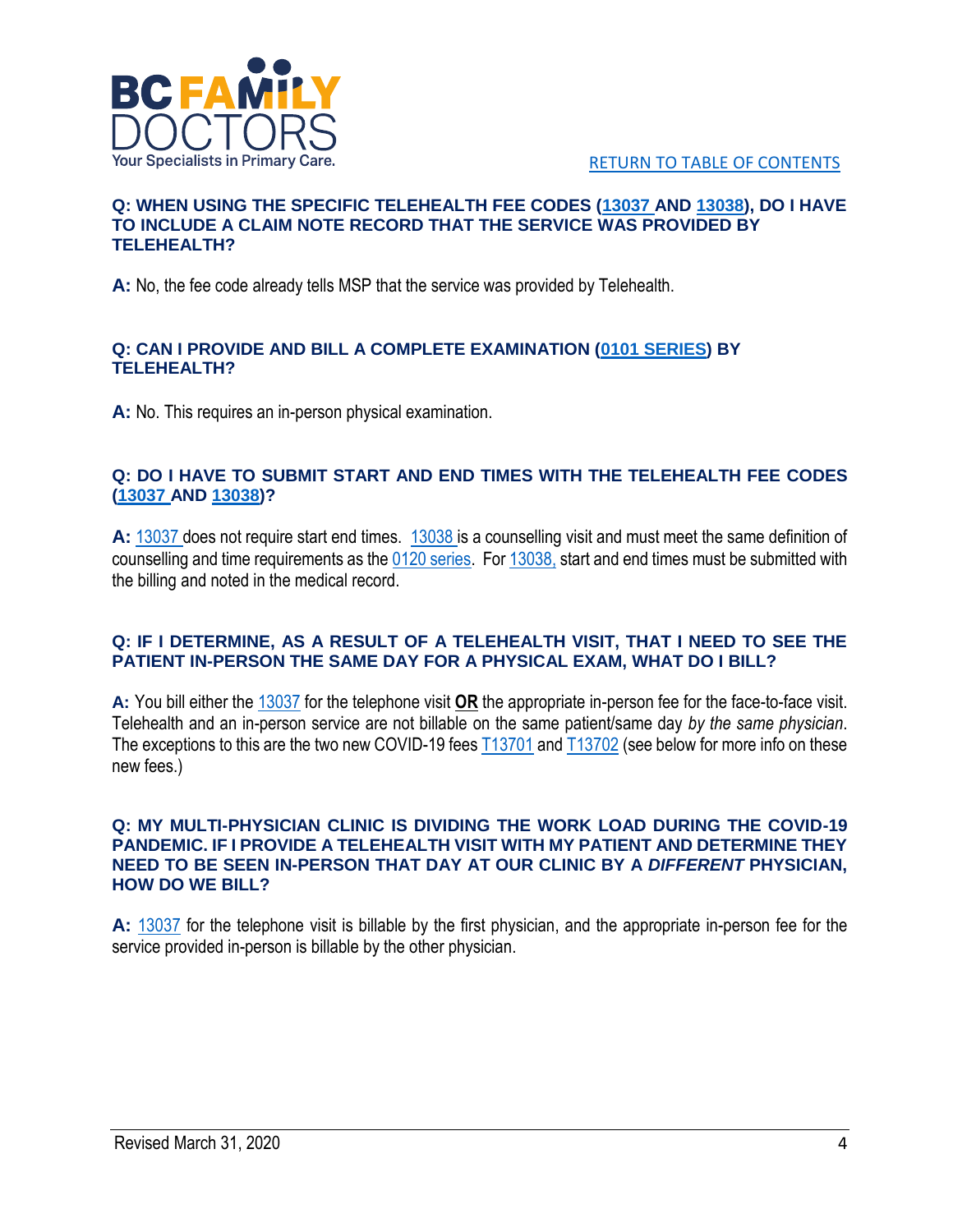

#### **Q: IF A COLLEAGUE DETERMINES VIA A TELEHEALTH VISIT THAT THE PATIENT REQUIRES A PHYSICAL EXAMINATION, AND I AM THE PHYSICIAN PROVIDING THE IN-PERSON ASSESSMENT, CAN I BILL A GP CONSULTATION [\(00110 SERIES\)](https://bcfamilydocs.ca/fee/gp-consultation-in-office/?highlight=00110%200110)?**

**A:** No. This does not meet the requirements for a GP Consultation [\(00110 series\)](https://bcfamilydocs.ca/fee/gp-consultation-in-office/?highlight=00110%200110) as defined in the MSC Payment Schedule.

#### **Q: I DELEGATE SOME PHONE CALLS TO MY OFFICE NURSE AND BILL [14076.](https://bcfamilydocs.ca/fee/gp-patient-telephone-management-fee/?highlight=14076) CAN THESE NOW BE BILLED AS TELEHEALTH VISITS USING [13037?](https://bcfamilydocs.ca/fee/telehealth-gp-in-office-visit/?highlight=13037)**

**A:** No, Telehealth visits may not be delegated and billed to MSP. Use the ne[w T13706](https://bcfamilydocs.ca/fee/25701/?highlight=13706) FP Delegated Patient Telehealth Management Fee in the amount of \$20. See below in [NEW FEES FOR THE COVID-19](#page-9-0)  [PANDEMIC.](#page-9-0)

# **Q: WHAT ABOUT PRESCRIPTION RENEWALS BY PHONE?**

**A:** If a Telehealth visit with the patient is necessary to determine if a prescription renewal is appropriate or a different prescription is necessary, then bill the [13037](https://bcfamilydocs.ca/fee/telehealth-gp-in-office-visit/?highlight=13037) (as you would do for seeing the patient in person and billing the [0100 series.](https://bcfamilydocs.ca/fee/visit-in-office/?highlight=00100%200100)) If you are doing a prescription renewal without seeing the patient (either virtually or in person), you may now bill [T13707](https://bcfamilydocs.ca/fee/fp-email-text-telephone-medical-advice-relay-or-rerx-fee/?highlight=13707) **FP Email/Text/Telephone Medical Advice Relay or ReRX Fee** in the amount of \$7.

#### **Q: I PROVIDE CONSULTATIONS BY REFERRAL FOR MY COLLEAGUES' PATIENTS - CAN I NOW DO THIS USING TELEHEALTH (VIDEO OR TELEPHONE) INSTEAD?**

**A:** If you feel you could have provided an in-person consultation without a physical examination, then you may use Telehealth for the consultation without an examination and bill the **Telehealth GP consultation fee** [\(13036](https://bcfamilydocs.ca/fee/telehealth-gp-in-office-consultation/?highlight=13036) o[r 13016\)](https://bcfamilydocs.ca/fee/out-of-office-telehealth-fees/?highlight=13016). Continue to use your professional judgement to determine whether use of virtual technology is clinically appropriate, considering the circumstances of each patient.

#### **Q: WHAT IS THE DIFFERENCE BETWEEN A TELEHEALTH VISIT [13037](https://bcfamilydocs.ca/fee/telehealth-gp-in-office-visit/?highlight=13037) AND A TELEHEALTH CONSULTATION [13036?](https://bcfamilydocs.ca/fee/telehealth-gp-in-office-consultation/?highlight=13036)**

**A:** Telehealth consultation fees are for consultation services provided by referral only and must meet the Preamble definition of a [GP in-person consultation,](https://bcfamilydocs.ca/fee/gp-consultation-in-office/) excepting the requirement for physical examination. The Telehealth visit fees are the telehealth equivalent of office visits.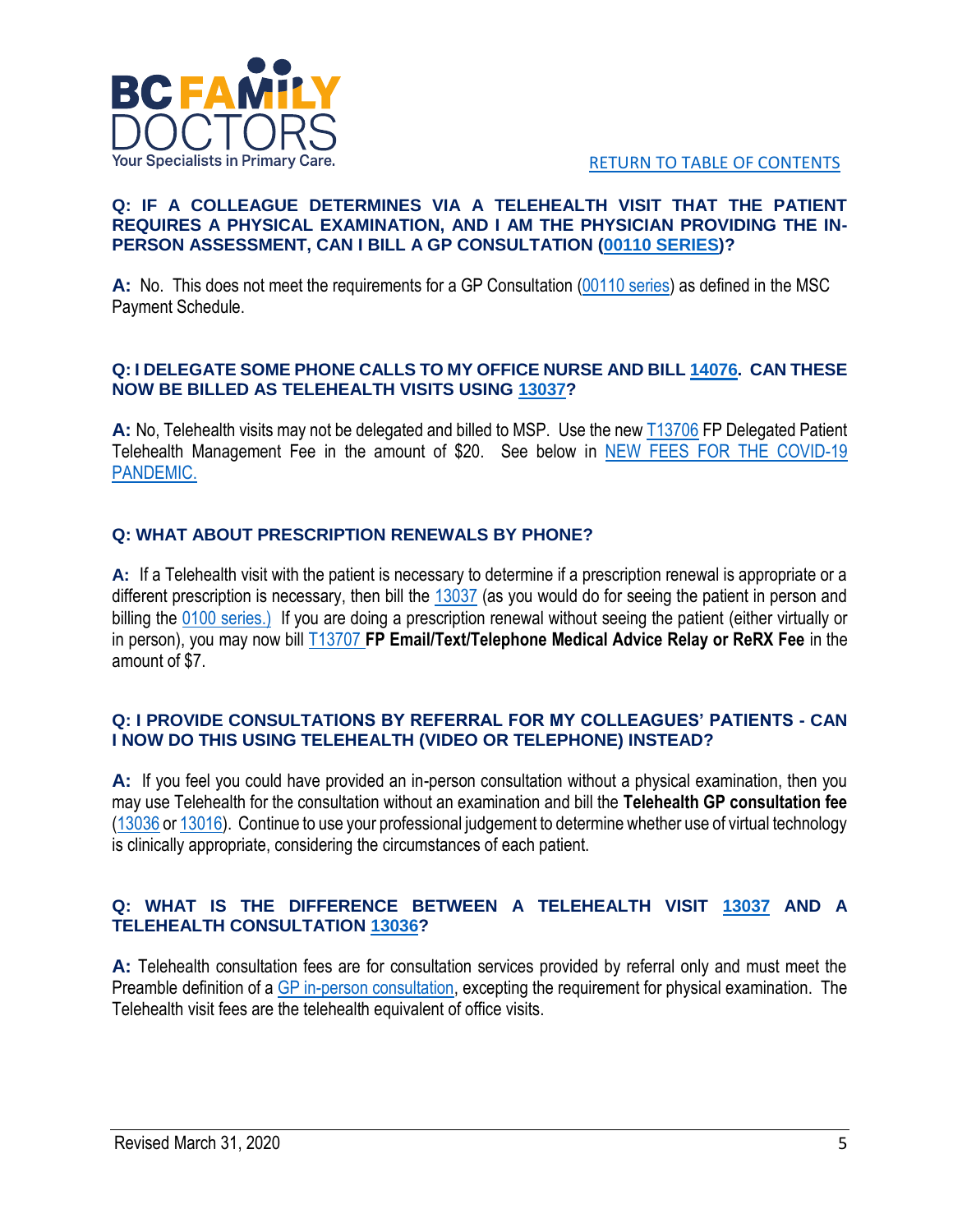

# **Q: CAN I PROVIDE GROUP MEDICAL VISITS BY TELEHEALTH?**

**A:** Yes, if you are able to use a video platform or teleconference line that allows all patients to attend, bill the visit under the applicable [Group Medical Visit code](https://bcfamilydocs.ca/fee/general-practice-group-medical-visit/?highlight=GROUP%20MEDICAL%20VISIT) with a claim note record "service provided via Telehealth."

Group counselling has its own specific Telehealth fee codes: [13041](https://bcfamilydocs.ca/fee/telehealth-gp-in-office-group-counselling-for-groups-of-two-or-more-patients/?highlight=13041) and [13042.](https://bcfamilydocs.ca/fee/telehealth-gp-in-office-group-counselling-for-groups-of-two-or-more-patients/?highlight=13041)

## **Q: WHAT ABOUT THE CARE OF PATIENTS WHO NEED OPIOID AGONIST TREATMENT (OAT)? THESE PATIENTS STILL NEED CARE.**

**A:** Bill [13013](https://bcfamilydocs.ca/fee/assessment-for-induction-of-opioid-agonist-treatment-oat-for-opioid-use-disorder/?highlight=13013) for Assessment for Induction with claim note record "service provided by Telehealth." [13014](https://bcfamilydocs.ca/fee/management-of-oat-induction-for-opioid-use-disorder/?highlight=13014) already allows service by Telehealth. The requirement for a once every 90 day in-person visit for [00039 c](https://bcfamilydocs.ca/fee/methadone-or-buprenorphinenaloxone-treatment-only/?highlight=00039)an now be met by providing a Telehealth visit under [13037.](https://bcfamilydocs.ca/fee/telehealth-gp-in-office-visit/?highlight=13037)

#### **Q: I'VE HEARD THAT I HAVE TO INCLUDE A CLAIM NOTE RECORD WHEN SUBMITTING CLAIMS FOR SERVICES PROVIDED BY TELEHEALTH? WHAT DOES THAT MEAN?**

**A:** When using the specific Telehealth fees [\(13037,](https://bcfamilydocs.ca/fee/telehealth-gp-in-office-visit/?highlight=13037) [13038 e](https://bcfamilydocs.ca/fee/telehealth-gp-in-office-individual-counselling-for-a-prolonged-visit-for-counselling/?highlight=13038)tc.), no claim note record is required because the fee code alerts MSP that the service was provided by Telehealth. However, if you are billing an in-person fee code because there is no specific Telehealth code for the service, you must include a claim note record that the service was provided via Telehealth. You must also note this in the medical record.

#### **Q: WILL TELEHEALH BILLINGS BE INCLUDED IN THE BUSINESS COST PREMIUM CALCULATION?**

**A:** Doctors of BC is working with MSP on this. No decision has been made.

#### **Q: ARE TELEHEALTH FEES COVERED UNDER RECIPROCAL BILLING (WITH OTHER PROVINCES)?**

**A:** Yes. If your patient has recently moved from another province and is not yet enrolled with MSP, bill Telehealth fees in the same way that you would bill in-person fees, using their previous out of province address and health number.

Note for physicians practicing in a border community:

From the [CPSBC Practice Standard on Telemedicine:](https://cpsbc.ca/files/pdf/PSG-Telemedicine.pdf) The requirements for treating patients via telemedicine vary by jurisdiction. Physicians must be aware of and comply with the licensing requirements in British Columbia, and in the province/territory where the patient is located. Some jurisdictions require physicians to hold a licence in order to treat a patient located in that jurisdiction.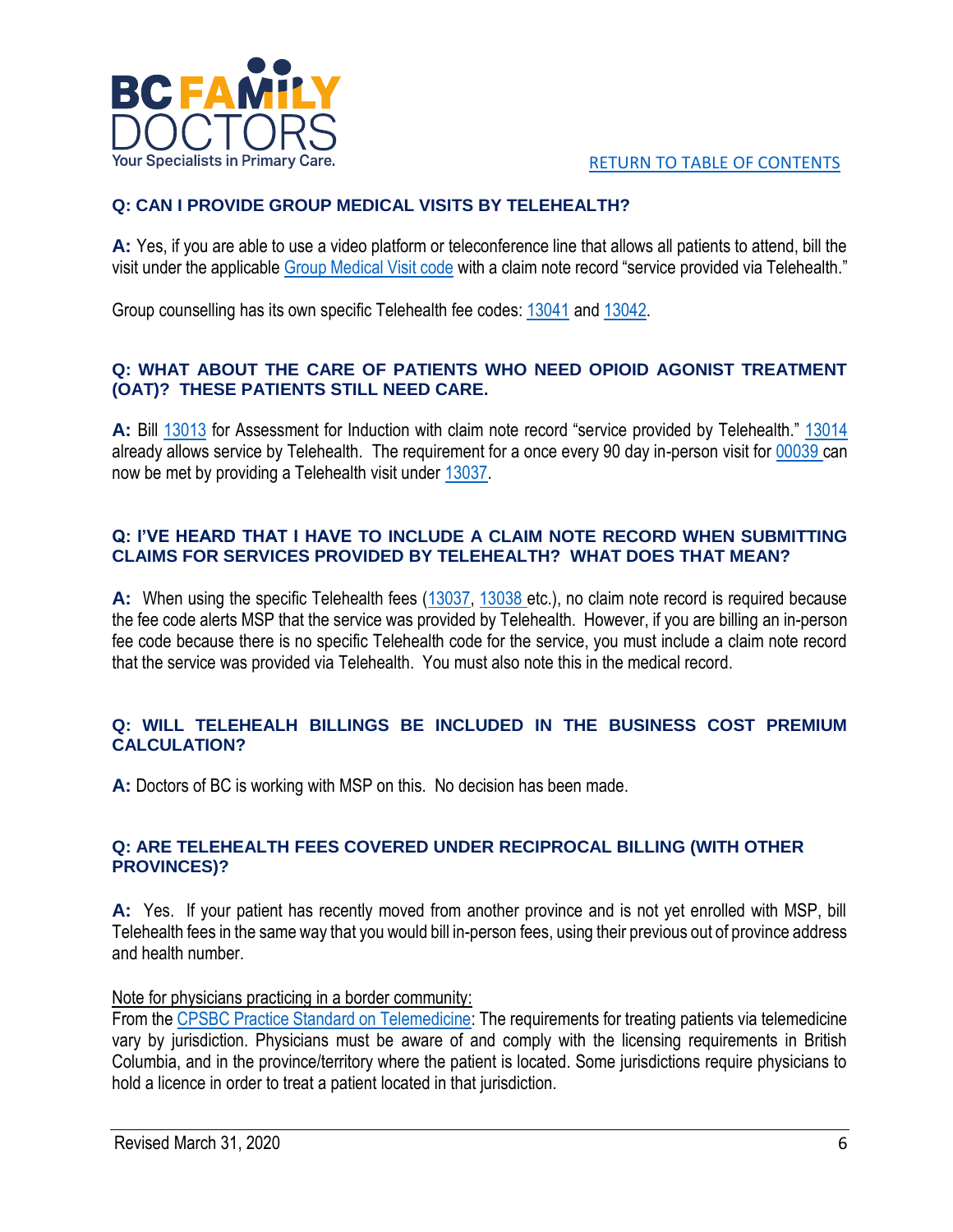

[RETURN TO TABLE OF CONTENTS](#page-0-0)

# <span id="page-6-0"></span>TELEHEALTH SERVICES FOR PATIENTS IN LONG-TERM CARE (LTC) OR PALLIATIVE CARE FACILITIES

#### **Q: CAN I PROVIDE TELEHEALTH SERVICES TO MY PATIENTS IN LTC FACILITIES? WHAT ABOUT PALLIATIVE CARE?**

A: Yes. Effective March 20<sup>th</sup>, if the patient is able to independently use a phone and you feel the encounter could be appropriately provided by Telehealth (video or telephone), bill Long Term Care facility visit fee [00114](https://bcfamilydocs.ca/fee/long-term-care-facility-visit-one-or-multiple-patients-per-patient/?highlight=00114) or Palliative Care Patient facility visit fee [00127](https://bcfamilydocs.ca/fee/terminal-care-facility-visit/?highlight=00127) and include the claim note record "service provided via Telehealth."

If the patient **cannot independently use a phone** (e.g. due to debility, dementia, hearing loss etc.) or does not have their own phone, you may **review** the patient's medical status and any problems by telephone **with an RN/LPN** at the facility, and bill the visit using [00114](https://bcfamilydocs.ca/fee/long-term-care-facility-visit-one-or-multiple-patients-per-patient/?highlight=00114) or [00127](https://bcfamilydocs.ca/fee/terminal-care-facility-visit/?highlight=00127) and include the claim note record "Service provided via Telehealth with RN/LPN."

#### **Q: WHAT IF THE REVIEW OF MY PATIENT IN LTC OR PALLIATIVE CARE TAKES LONGER THAN 8 MINUTES. CAN I BILL G14077 FP ALLIED CARE PROVIDER CONFERENCE FEE?**

**A:** Telehealth fees, the [00114](https://bcfamilydocs.ca/fee/long-term-care-facility-visit-one-or-multiple-patients-per-patient/?highlight=00114) **LTC facility visit** fee and the [00127](https://bcfamilydocs.ca/fee/terminal-care-facility-visit/?highlight=00127) **Palliative Care Patient facility visit** fee are not time-based fees, so regardless of the time spent delivering a [00114](https://bcfamilydocs.ca/fee/long-term-care-facility-visit-one-or-multiple-patients-per-patient/?highlight=00114) or [00127](https://bcfamilydocs.ca/fee/terminal-care-facility-visit/?highlight=00127) visit by telephone, you will bill it as a [00114](https://bcfamilydocs.ca/fee/long-term-care-facility-visit-one-or-multiple-patients-per-patient/?highlight=00114) or 00127 (not a [14077.](https://bcfamilydocs.ca/fee/gp-allied-care-provider-conference-fee-per-15-minutes-greater-portion/?highlight=14077)) You are providing the visit by telephone in lieu of attending the patient in-person.

The rules for [14077](https://bcfamilydocs.ca/fee/gp-allied-care-provider-conference-fee-per-15-minutes-greater-portion/?highlight=14077) have not changed. [14077](https://bcfamilydocs.ca/fee/gp-allied-care-provider-conference-fee-per-15-minutes-greater-portion/?highlight=14077) may not be used for conversations with patients. Further, [14077](https://bcfamilydocs.ca/fee/gp-allied-care-provider-conference-fee-per-15-minutes-greater-portion/?highlight=14077) can not be used for conversations that are part of "routine rounds" simply because they take 8 or more minutes.

#### **Q: CAN I BILL [00114 L](https://bcfamilydocs.ca/fee/long-term-care-facility-visit-one-or-multiple-patients-per-patient/?highlight=00114)TC FACILITY VISITSDONE BY TELEHEALTH MORE FREQUENTLY THAN EVERY 2 WEEKS?**

**A:** The fee rules remain the same: billable up to once every 2 weeks for planned proactive care. Medically necessary visits more frequently require an electronic note outlining the reason for the extra visit.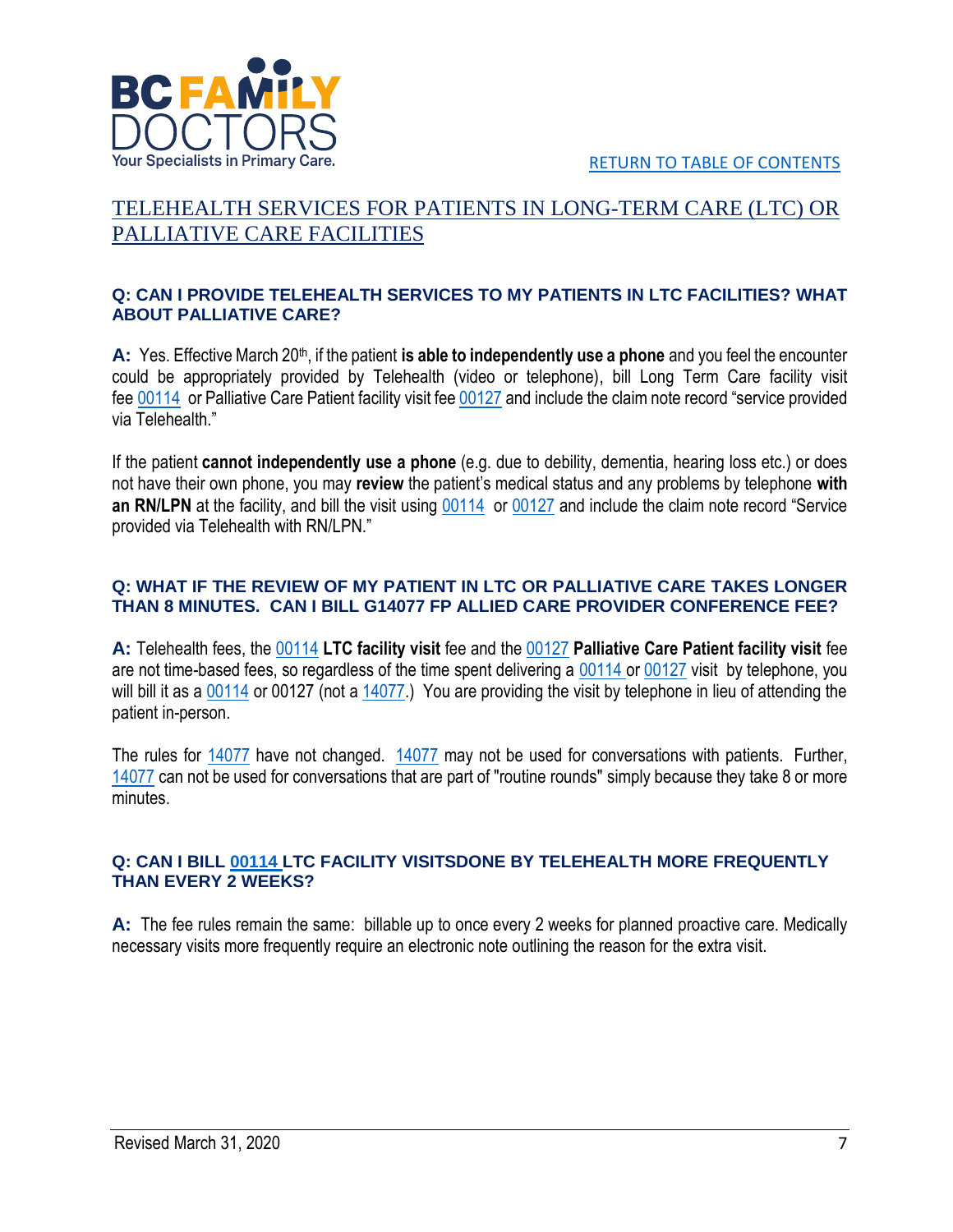

[RETURN TO TABLE OF CONTENTS](#page-0-0)

#### **Q: ARE THE [13334 A](https://bcfamilydocs.ca/fee/community-based-gp-long-term-care-facility-visit-first-visit-of-the-day-bonus-extra/?highlight=13334)ND [13338 F](https://bcfamilydocs.ca/fee/community-based-gp-first-facility-visit-of-the-day-bonus-extra-active-hospital-privileges-for-routine-supportive-or-terminal-care/?highlight=13338)IRST VISIT OF THE DAY BONUSES BILLABLE WHEN [00114](https://bcfamilydocs.ca/fee/long-term-care-facility-visit-one-or-multiple-patients-per-patient/?highlight=00114) OR [00127 S](https://bcfamilydocs.ca/fee/terminal-care-facility-visit/?highlight=00127)ERVICES ARE PROVIDED BY TELEHEALTH? WHAT IF THE REVIEW OF MY PATIENT IN LTC OR PALLIATIVE CARE TAKES LONGER THAN 8 MINUTES?**

**A:** No. The first visit of the day bonuses only apply to in-person visits. They recognize the travel time necessary for attending the facility.

#### **Q: CAN I BILL A TELEHEALTH VISIT [13037 W](https://bcfamilydocs.ca/fee/telehealth-gp-in-office-visit/?highlight=13037)HEN I SPEAK TO A PATIENT'S FAMILY MEMBER/MEDICAL REPRESENTATIVE TO UPDATE THEIR MEDICAL ORDERS FOR SCOPE OF TREATMENT (MOST) FORM?**

**A:** No, MSP has advised that in this case [14076 is](https://bcfamilydocs.ca/fee/gp-patient-telephone-management-fee/?highlight=14076) the appropriate fee. If you delegate this telephone visit to a College Certified ACP employed by your practice, use  $\underline{113706}$  instead.

# <span id="page-7-1"></span><span id="page-7-0"></span>MATERNITY/OBSTETRICAL BILLING

#### **Q: MY HOSPITAL IS RESTRICTING THE NUMBER OF PEOPLE IN THE OR BECAUSE OF THE COVID-19 PANDEMIC. CAN I STILL BILL 14109 FOR MANAGEMENT OF LABOUR AND POSTNATAL CARE ASSOCIATED WITH EMERGENCY CESARIAN SECTION IF THIS RESTRICTION PREVENTS ME FROM ATTENDING THE C-SECTION?**

**A:** Yes

# WORKSAFEBC/ ICBC/ ROAD SAFETY BC

#### **Q: WHAT ABOUT WORKSAFEBC SERVICES? CAN THEY BE PROVIDED BY TELEHEALTH?**

A: Yes, effective March 20<sup>th</sup>, WorkSafeBC will allow Telehealth for any service **not requiring physical examination.** Use the appropriate Telehealth visit code [\(13037,](https://bcfamilydocs.ca/fee/telehealth-gp-in-office-visit/?highlight=13037) [13038\)](https://bcfamilydocs.ca/fee/telehealth-gp-in-office-individual-counselling-for-a-prolonged-visit-for-counselling/?highlight=13038) identifying WorkSafeBC as the insurer. If there is no applicable Telehealth fee, then bill under the equivalent face-to-face fee with a claim note record stating the service was provided via Telehealth. Also document this on the Form 8/11 and bill the appropriate Form fee.

## **Q: WHAT ABOUT ICBC SERVICES? CAN THEY BE PROVIDED BY TELEHEALTH?**

A: Yes, effective March 20<sup>th</sup>, use the appropriate Telehealth fee code [\(13037,](https://bcfamilydocs.ca/fee/telehealth-gp-in-office-visit/?highlight=13037) [13038\)](https://bcfamilydocs.ca/fee/telehealth-gp-in-office-individual-counselling-for-a-prolonged-visit-for-counselling/?highlight=13038) and make a notation in the patient record that the service was provided by Telehealth.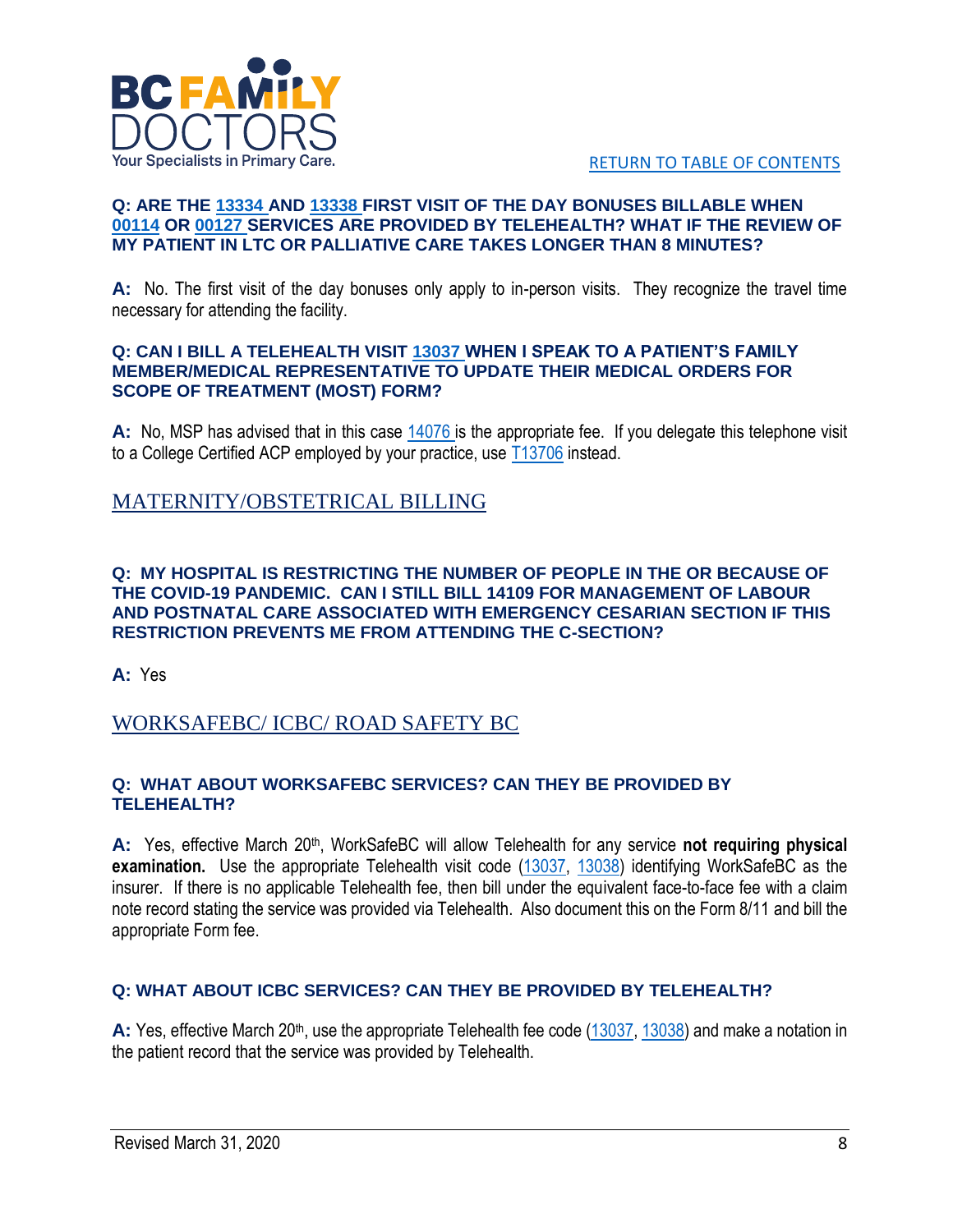

As with MSP/WorkSafeBC, use the in-person fee code only if there is no equivalent Telehealth fee. Identify ICBC as the insurer when submitting through Teleplan.

In-person visits for the evaluation of new or recent injuries sustained by your patients may be scheduled inclinic on an as-needed basis. However, in-person visits for the preparation of requested reports should be rescheduled in support of reducing non-essential in-person visits.

#### **Q: I DON'T WANT MY VULNERABLE ELDERLY PATIENTS COMING TO THE OFFICE FOR DRIVER MEDICALS AT THIS TIME. WHAT CAN I DO?**

**A:** RoadSafetyBC has suspended requesting Driver Medical Examination Reports (DMER), including any outstanding DMERs and other required medical exams, in response to the pressure on the medical community during the COVID-19 pandemic.

# <span id="page-8-0"></span>GPSC INCENTIVES AND TELEHEALTH

#### **Q: I WANT TO KEEP PROVIDING GPSC PLANNING VISITS TO MY PATIENTS. CAN I DO THIS BY TELEHEALTH?**

**A:** Effective March 23rd, all **face to face planning** required under the GPSC planning fees [14033](https://bcfamilydocs.ca/fee/gp-complex-care-planning-management-fee-2-diagnoses/?highlight=14033) **Complex Care**, [14075](https://bcfamilydocs.ca/fee/gp-frailty-complex-care-planning-management-fee/?highlight=14075) **Frailty**, [14043](https://bcfamilydocs.ca/fee/mental-health-planning-fee/?highlight=14043) **Mental Health**, and [14063](https://bcfamilydocs.ca/fee/palliative-care-planning-fee/?highlight=14063) **Palliative Care** may now be provided by Telehealth: video or phone. Think of it as physician: patient planning.

All existing time requirements remain the same: total planning time (30 minutes) and physician: patient planning time (minimum 16 minutes).

#### **Q: CAN I PROVIDE MENTAL HEALTH MANAGEMENT [\(14044, 14045, 14046, 14047, 14048\)](https://bcfamilydocs.ca/fee/gp-mental-health-management/?highlight=14044) BY TELEHEALTH?**

**A:** Mental Health Management fees currently allow videoconferencing. This has been expanded to include telephone counselling.

#### **Q: CAN I PROVIDE A TELEHEALTH VISIT AS ONE OF THE VISITS REQUIRED IN THE 12 MONTHS PRIOR TO BILLING A CDM INCENTIVE [\(14050,](https://bcfamilydocs.ca/fee/diabetes-chronic-care-incentive-copy/?highlight=14050) [14051,](https://bcfamilydocs.ca/fee/heart-failure-chronic-care-incentive-copy/?highlight=14051) [14052,](https://bcfamilydocs.ca/fee/hypertension-chronic-care-incentive-copy/?highlight=14052) AND [14053\)](https://bcfamilydocs.ca/fee/chronic-obstructive-pulmonary-disease-copd-chronic-care-incentive-copy/?highlight=14053)?**

**A:** Yes, the rules already allow one of the two required visits in the previous 12 months to be provided by Telehealth. One visit must be in-person with a physician. This latter rule is under review by GPSC.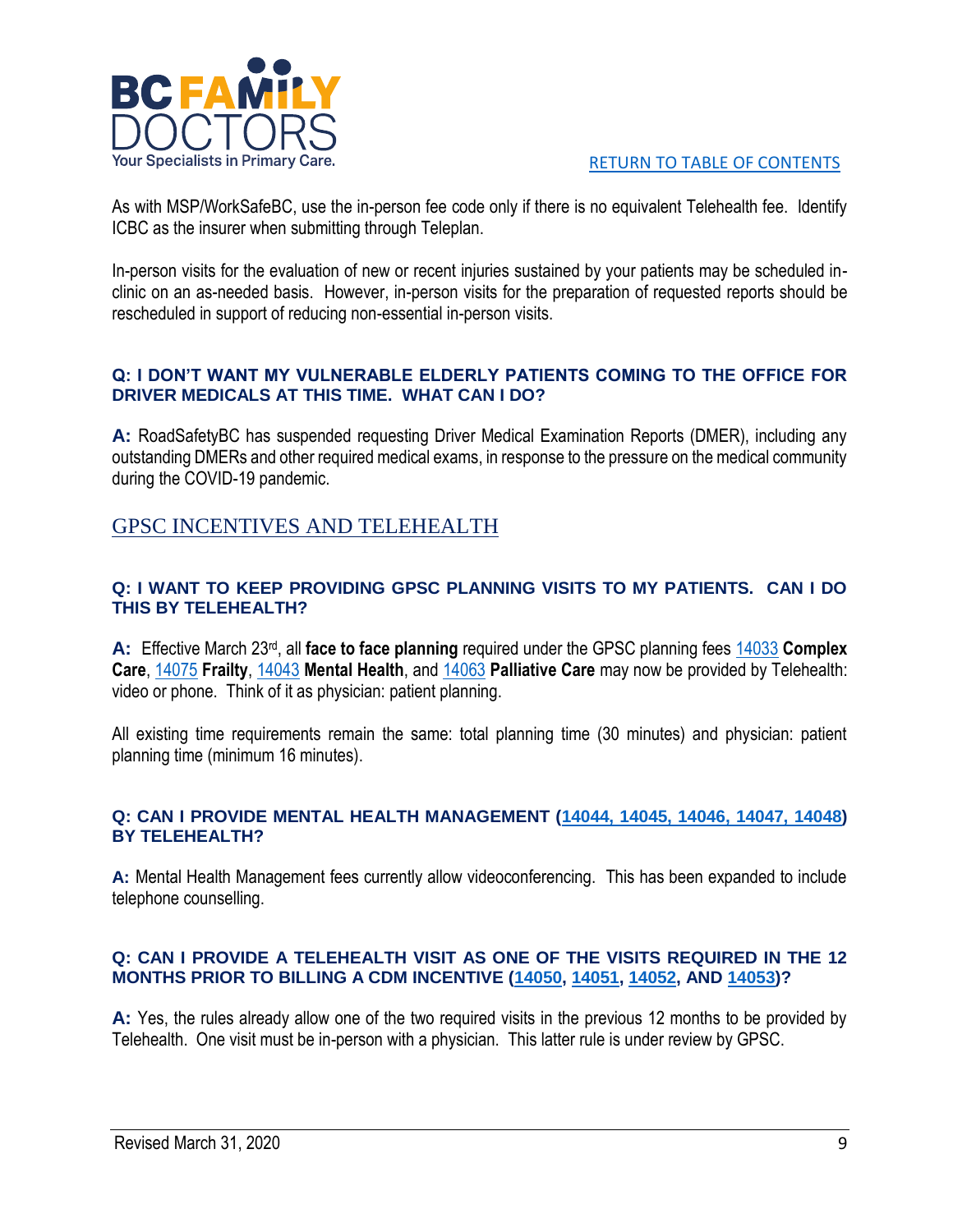

# **Q: CAN I BILL A TELEHEALTH SERVICE ON THE SAME DAY AS A GPSC INCENTIVE?**

**A:** If a GPSC incentive already allows same-day billing of a visit service, then you may bill a same-day Telehealth fee.

#### **Q: CAN I PROVIDE A [14066](https://bcfamilydocs.ca/fee/personal-health-risk-assessment/?highlight=14066) PERSONAL HEALTH RISK ASSESSMENT INCENTIVE IF PROVIDED BY TELEHEALTH?**

**A:** No. However, this rule is under review by GPSC.

# <span id="page-9-0"></span>NEW FEES FOR THE COVID-19 PANDEMIC

For full details of the new fee codes, please see [APPENDIX](#page-12-0) A.

# **FEES FOR CARE OF PATIENTS WITH SUSPECTED OR CONFIRMED COVID-19**

#### **Q: ARE THERE NEW FEES FOR IN-PERSON ASSESSMENT OF A PATIENT WITH SUSPECTED OR PROVEN COVID-19?**

**A:** Yes, there are two new fees. Use diagnostic code **C19**.

- [T13701](https://bcfamilydocs.ca/fee/new-office-visit-for-covid-19-with-test/?highlight=13701) **Office Visit for COVID-19 with test**: \$50
- [T13702](https://bcfamilydocs.ca/fee/office-visit-for-covid-19-without-test/?highlight=13702) **Office Visit for COVID-19 without test**: \$40

#### **Q: WHAT IF I, OR ANOTHER PHYSICIAN, HAVE ALREADY PROVIDED A TELEHEALTH VISIT TO THE PATIENT ON THE SAME DAY THEY HAVE THEIR IN-PERSON ASSESSMENT FOR COVID-19?**

**A:** The [T13701](https://bcfamilydocs.ca/fee/new-office-visit-for-covid-19-with-test/?highlight=13701) or [T13702](https://bcfamilydocs.ca/fee/office-visit-for-covid-19-without-test/?highlight=13702) may be billed on the same day as a Telehealth fee whether the services are provided by the same physician or two different physicians.

## **Q: CAN I BILL [T13702](https://bcfamilydocs.ca/fee/office-visit-for-covid-19-without-test/?highlight=13702) FOR A TELEHEALTH VISIT WITH A PATIENT ABOUT COVID-19?**

**A:** No, both [T13701](https://bcfamilydocs.ca/fee/new-office-visit-for-covid-19-with-test/?highlight=13701) and [T13702](https://bcfamilydocs.ca/fee/office-visit-for-covid-19-without-test/?highlight=13702) are payable only for in-person assessment. Us[e 13037 f](https://bcfamilydocs.ca/fee/telehealth-gp-in-office-visit/?highlight=13037)or a Telehealth visit for COVID-19 using diagnostic code **C19**.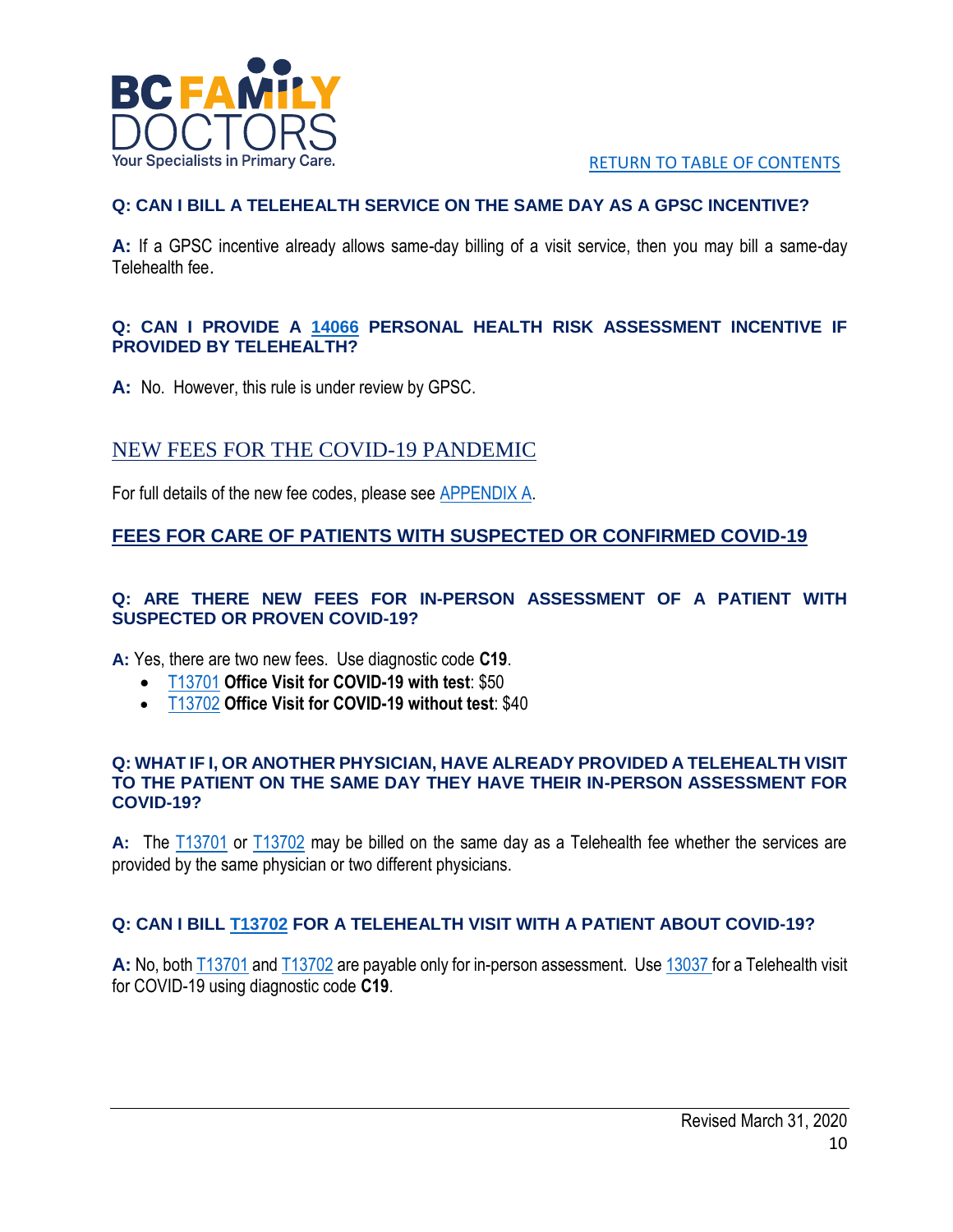

#### **Q: WHAT IF I NEED TO SPEAK WITH A SPECIALIST OR ALLIED CARE PROVIDER ABOUT THE CARE OF A PATIENT WITH SUSPECTED OR CONFIRMED COVID-19? CAN I BILL FOR THAT?**

**A:** Yes. You may use new fee [T13708](https://bcfamilydocs.ca/fee/fp-covid-19-communication-with-specialist-and-or-allied-care-provider/?highlight=13708) **FP COVID-19 communication with specialist and/or allied care provider**. This fee replaces [14018](https://bcfamilydocs.ca/fee/general-practice-urgent-telephone-conference-with-a-specialist-fee-2/?highlight=14018) and [14077](https://bcfamilydocs.ca/fee/gp-allied-care-provider-conference-fee-per-15-minutes-greater-portion/?highlight=14077) for communication about care of patients with suspected or confirmed COVID-19. Use diagnostic code **C19**.

#### **Q: CAN I BILL T13708 WHEN I CALL TO NOTIFY THE ER OR LOCAL COVID-19 ASSESSMENT CENTRE THAT A PATIENT NEEDS TO BE SEEN IN-PERSON BECAUSE OF COVID-19 SYMPTOMS?**

A: No, this would be considered a communication that is part of regular work flow. See fee notes below in [APPENDIX A.](#page-12-0)

# **FEES TO EXPAND CAPACITY DURING THE COVID-19 PANDEMIC**

#### **Q: BOTH [14076](https://bcfamilydocs.ca/fee/gp-patient-telephone-management-fee/?highlight=14076) AND [14078](https://bcfamilydocs.ca/fee/gp-emailtexttelephone-medical-advice-relay-fee/?highlight=14078) HAVE LIMITS ON THE NUMBER BILLABLE PER CALENDAR YEAR. I AM GOING TO HAVE USED MY ALLOTTED NUMBER VERY SOON. IS THERE ANYTHING ELSE I CAN BILL?**

**A:** Remember, phone visits **by physicians** should be billed under Telehealth codes (usually [13037 a](https://bcfamilydocs.ca/fee/telehealth-gp-in-office-visit/?highlight=13037)nd [13038\)](https://bcfamilydocs.ca/fee/telehealth-gp-in-office-individual-counselling-for-a-prolonged-visit-for-counselling/?highlight=13038). If you are delegating the work (as below), there are two new fees now available that should be used instead of [14076](https://bcfamilydocs.ca/fee/gp-patient-telephone-management-fee/?highlight=14076) an[d 14078.](https://bcfamilydocs.ca/fee/gp-emailtexttelephone-medical-advice-relay-fee/?highlight=14078)

- Use **[T13706](https://bcfamilydocs.ca/fee/25701/?highlight=13706) FP Delegated Patient Telehealth Management Fee** in the amount of \$20 when delegating phone calls to a College-certified allied care provider employed within your office.
- Use **[T13707](https://bcfamilydocs.ca/fee/fp-email-text-telephone-medical-advice-relay-or-rerx-fee/?highlight=13707) FP Email/Text/Telephone Medical Advice Relay or ReRX Fee** in the amount of \$7 when delegating relay of your medical advice to the patient by any allied care provider or MOA working in your office. **[T13707](https://bcfamilydocs.ca/fee/fp-email-text-telephone-medical-advice-relay-or-rerx-fee/?highlight=13707)** may also be used to renew prescriptions when no patient visit (either by phone/video or in-person) is required.

# **Q: CAN I BILL T13707 WHEN FAXING A REPEAT PRESCRIPTION TO THE PHARMACY?**

**A:** Yes, MSP has confirmed that this is acceptable.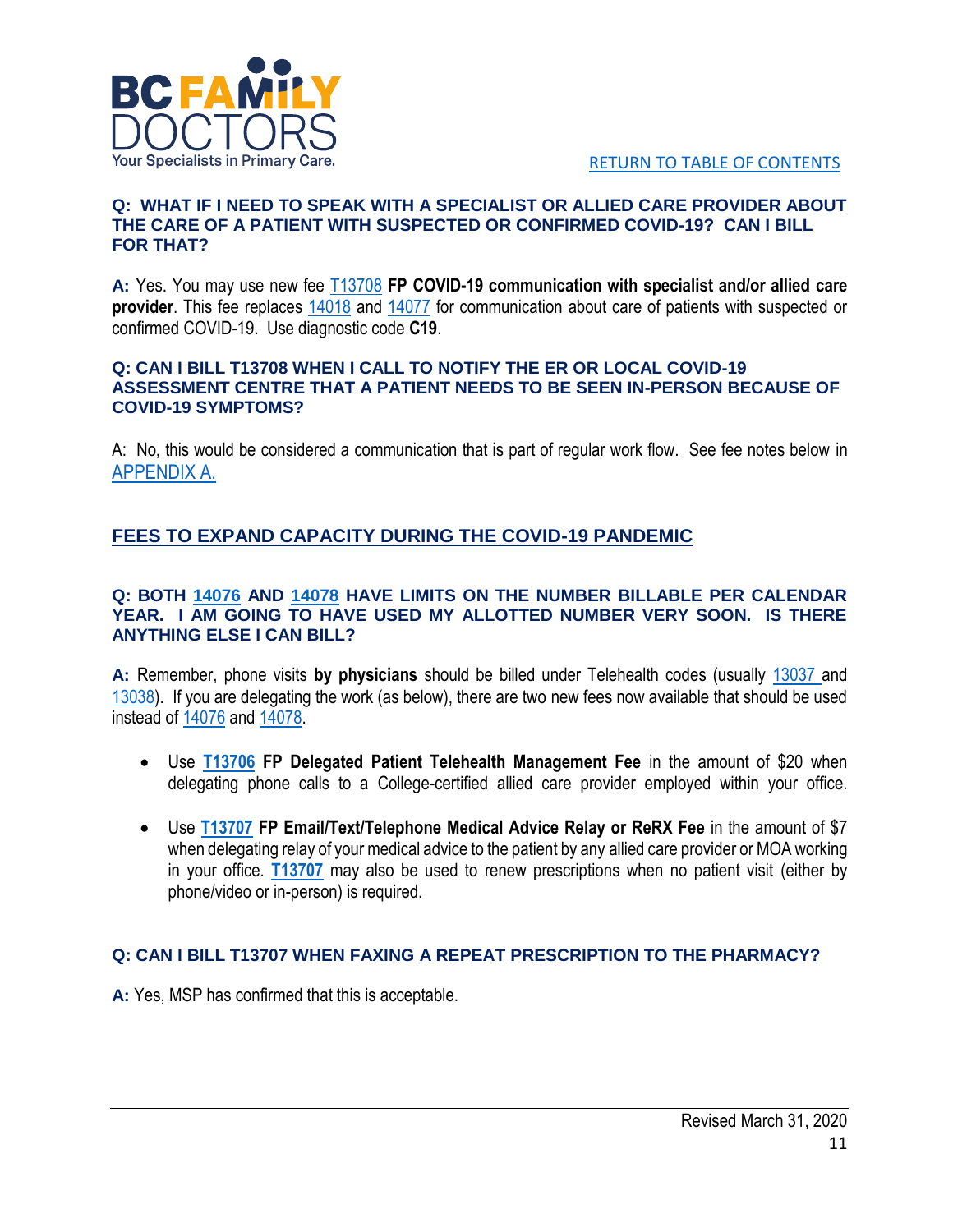

# <span id="page-11-0"></span>ADDITIONAL RESOURCES

# **1. Doctors Technology Office**

The Doctors Technology Office has created a number of resources to help physicians and clinics quickly get started with virtual care. You can find their materials [here.](https://www.doctorsofbc.ca/resource-centre/physicians/doctors-technology-office-dto/health-technology-resources#tab-0-2)

# **2. Pathways**

Pathways has curated a number of resources to help physicians respond to the COVID-19 pandemic. You can find their materials [here.](https://pathwaysbc.ca/login)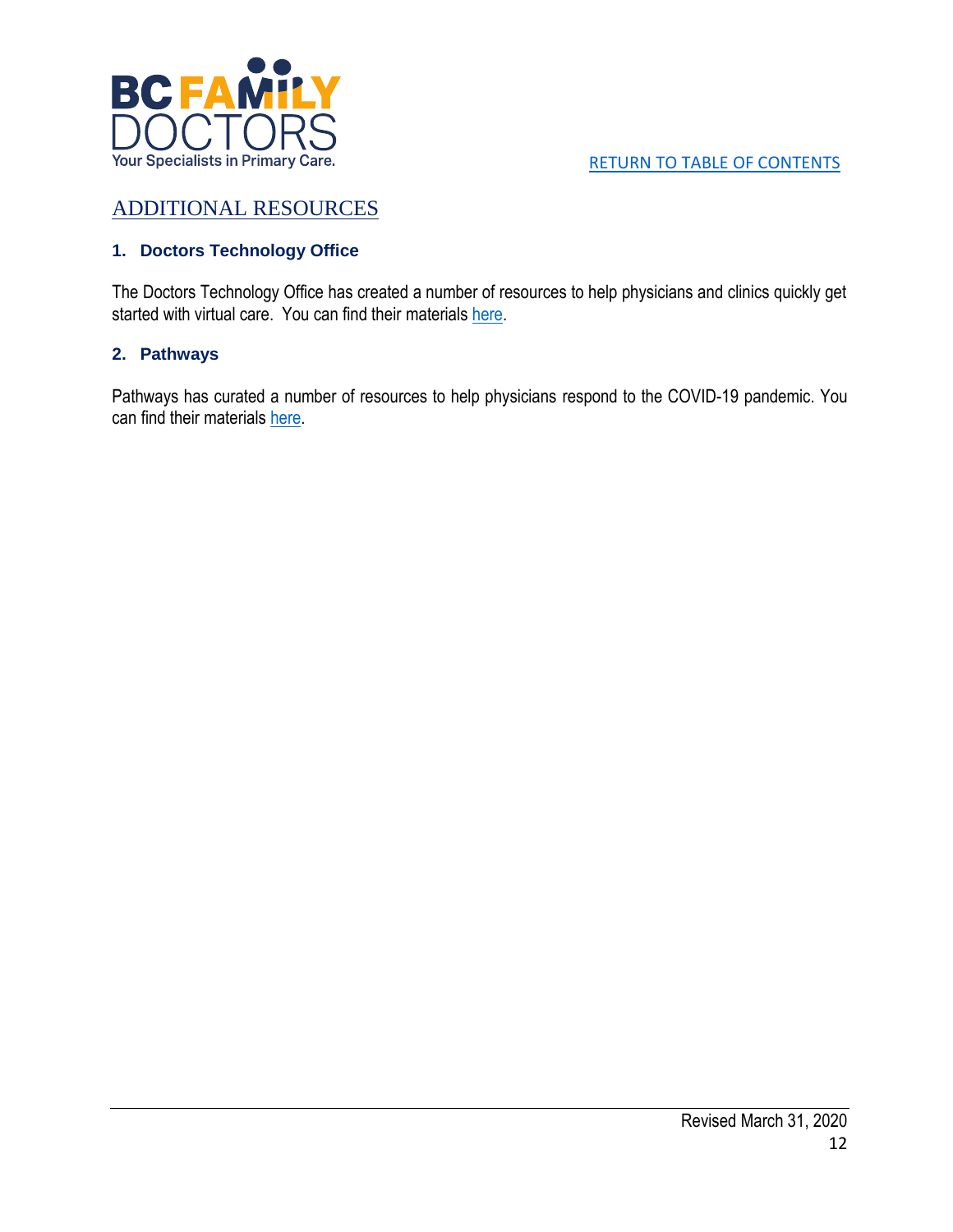

# <span id="page-12-0"></span>APPENDIX A

## **[T13701](https://bcfamilydocs.ca/fee/new-office-visit-for-covid-19-with-test/?highlight=13701) Office Visit for COVID-19 with test………………………………………….. \$50.00** *Notes:*

*i) Payable for patients with suspected or active COVID-19 symptoms only. ii) COVID-19 testing must be performed. iii) Not intended for providing general information on a viral infection, including COVID-19.*

*iv) Not payable in addition to any other office visits to the same physician to the same patient, same day.*

## **[T13702](https://bcfamilydocs.ca/fee/office-visit-for-covid-19-without-test/?highlight=13702) Office Visit for COVID-19 without test …………………………………..…. \$40.00** *Notes:*

*i) Payable for patients with suspected or active COVID-19 symptoms only. ii) Not intended for providing general information on a viral infection, including COVID-19. iii) Not payable in addition to any other office visits to the same physician for same patient, same day.*

# **[T13706](https://bcfamilydocs.ca/fee/25701/?highlight=13706) FP Delegated Patient Telehealth Management Fee …………..…….……\$20.00** *Notes:*

*i) For verbal, real-time telephone or video technology communication discussion between the patient or the patient's medical representative and a College-certified allied care provider (e.g.: Nurse, Nurse Practitioner) employed within a physician's practice. Not payable when the delegated representative is paid or funded by alternate means by a health authority or the Ministry of Health.* 

*ii*) Chart entry must record the name of the person who communicated with the patient or patient's medical *representative, as well as capture the elements of care discussed.*

*iii)* Not payable for prescription renewals, anti-coagulation therapy by telephone (00043) or notification of *appointments or referrals.*

*iv) Only one service payable per patient per day.*

*v) Not payable on the same calendar day as a visit or service fee by same physician for same patient.*

*vi) Not payable to physicians working under salary, service contract or sessional arrangements whose duties would otherwise include provision of this care*